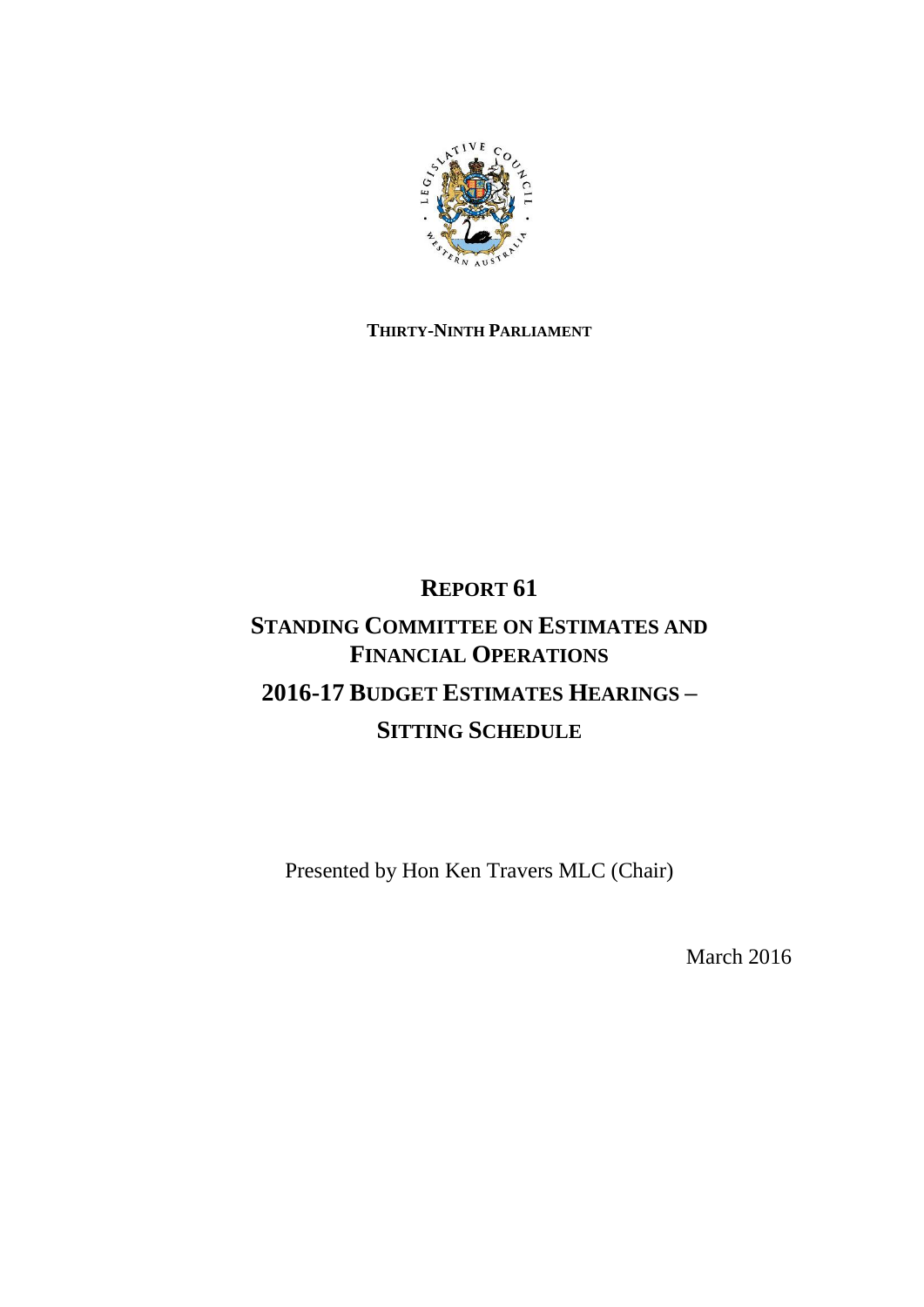### **STANDING COMMITTEE ON ESTIMATES AND FINANCIAL OPERATIONS**

#### **Date first appointed:**

30 June 2005

#### **Terms of Reference:**

The following is an extract from Schedule 1 of the Legislative Council Standing Orders:

#### "**3. Standing Committee on Estimates and Financial Operations**

- 3.1 An *Estimates and Financial Operations Committee* is established.
- 3.2 The Committee consists of 5 Members, 3 of whom shall be non-government Members.
- 3.3 The functions of the Committee are to
	- (a) consider and report on
		- (i) the estimates of expenditure laid before the Council each year;
		- (ii) any matter relating to the financial administration of the State; and
		- (iii) any bill or other matter relating to the foregoing functions referred by the Council;

and

(b) consult regularly with the Auditor General.

#### **Members as at the time of this inquiry:**

| Hon Ken Travers MLC (Chair) | Hon Peter Katsambanis MLC (Deputy Chair) |
|-----------------------------|------------------------------------------|
| Hon Liz Behjat MLC          | Hon Alanna Clohesy MLC                   |
| Hon Rick Mazza MLC          |                                          |

#### **Staff as at the time of this inquiry:**

Alex Hickman (Advisory Officer (Legal)) Mark Warner (Committee Clerk)

#### **Address:**

Parliament House, Perth WA 6000, Telephone (08) 9222 7300 lcco@parliament.wa.gov.au Website: http://www.parliament.wa.gov.au

**ISBN [978-1-925149-52-4](https://www.myidentifiers.com.au/myaccount_manageisbns_titlereg?isbn=978-1-925149-52-4&icon_type=new)**